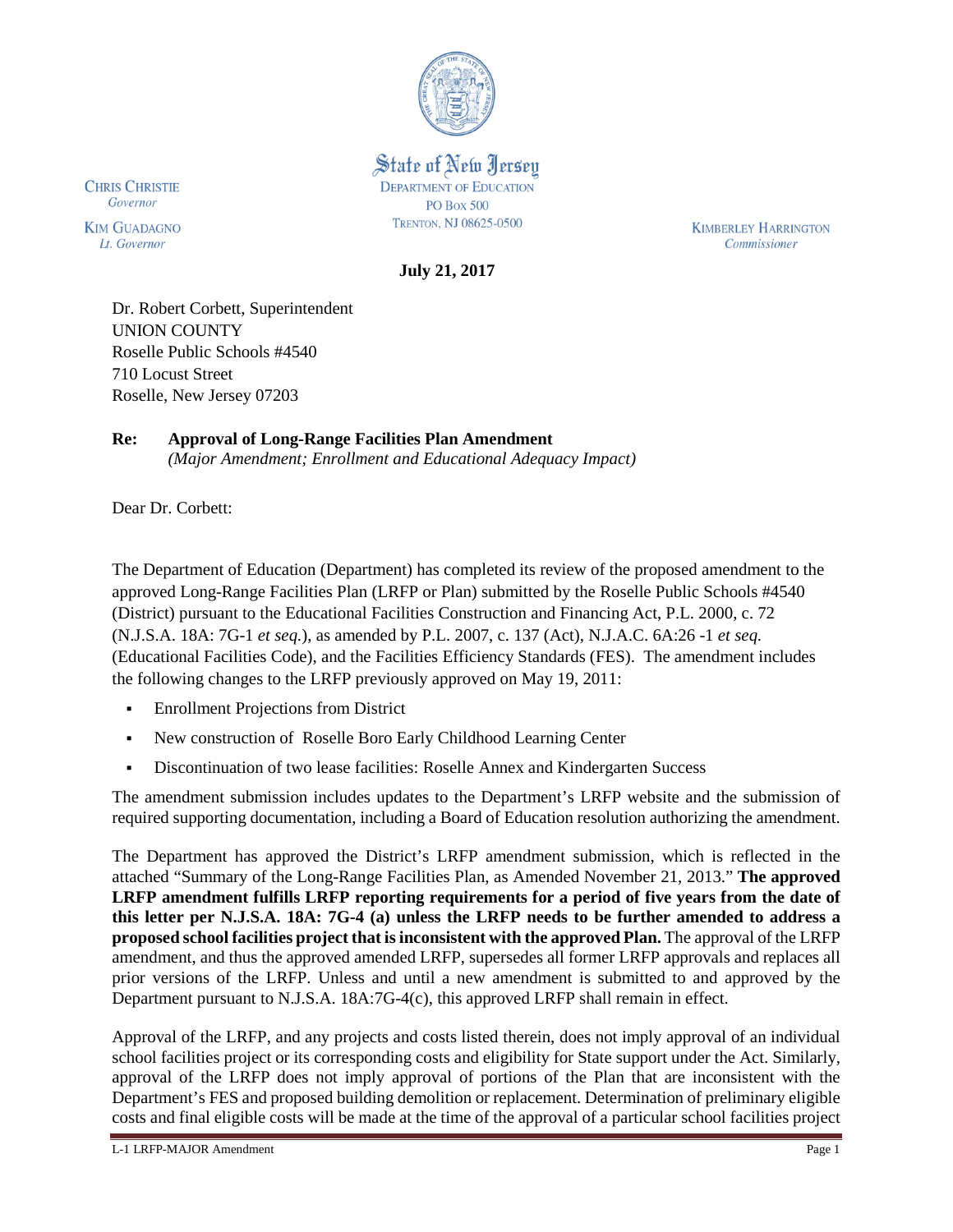pursuant to N.J.S.A. 18A:7G-5. The District must submit a feasibility study as part of the school facilities project approval process, pursuant to N.J.S.A. 18A:7G-7b, to support proposed building demolition or replacement. The feasibility study should demonstrate that a building might pose a risk to the safety of the occupants after rehabilitation or that rehabilitation is not cost-effective.

Please Tom Lakavitch, County Manager at the Office of School Facilities, at telephone number (609) 943-5879 or email tom.lakavitch@doe.state.nj.us with any questions you may have.

Sincerely,

Bernard E. Piara Jr.

Bernard E. Piaia, Jr., Director Office of School Facilities

BEP hlj

Enclosure

c: Kevin Dehmer, Division Director, Facilities & Finance Juan Torres, Executive County Superintendent Tom Lakavitch, Manager, Office of School Facilities H. Lyle Jones, Manager, Office of School Facilities Mrs. Rhonda Curry, School District Business Manager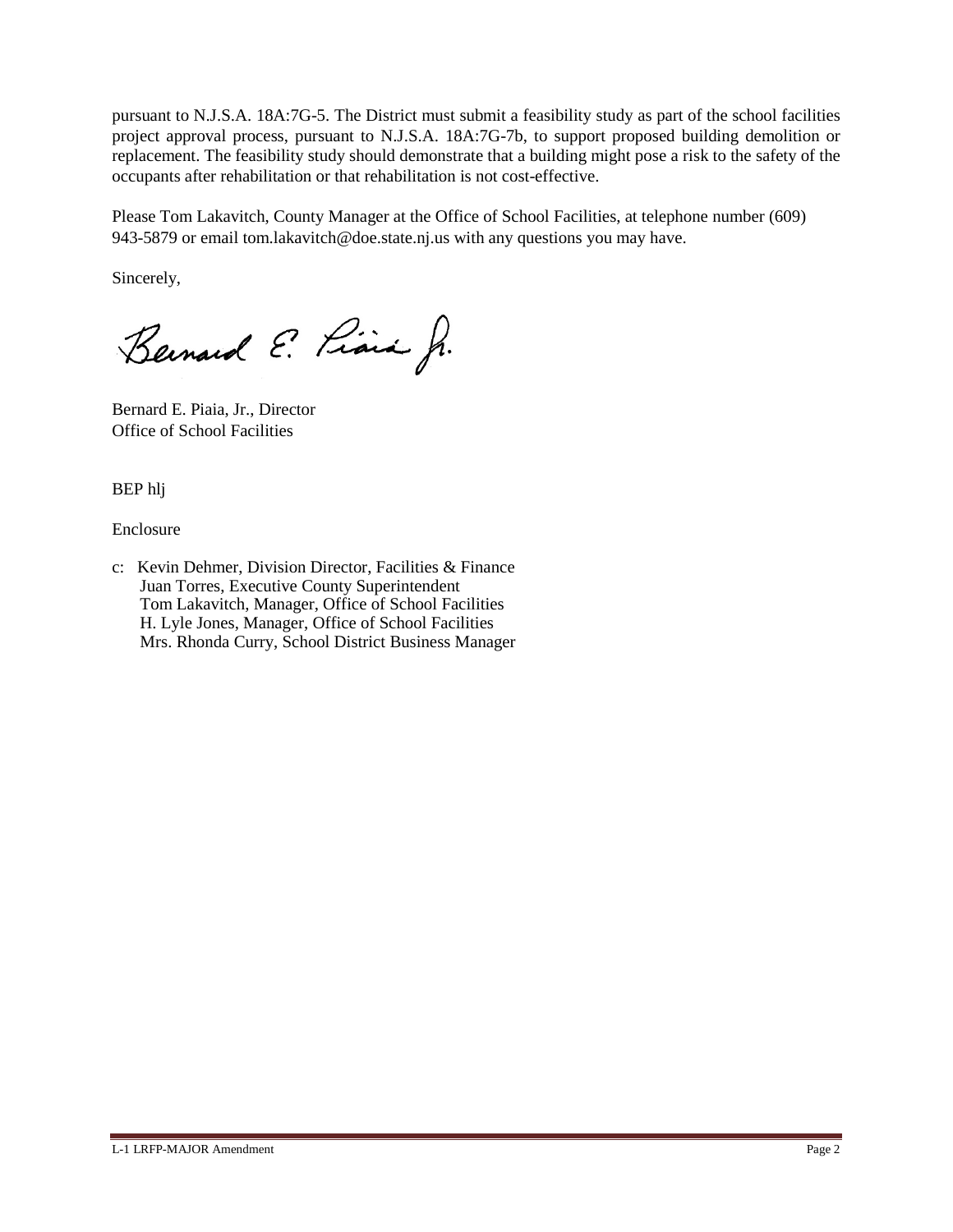# Roselle Public Schools #4540 **Summary of the Long-Range Facilities Plan, as Amended**

The Department of Education (Department) has completed its review of the Long-Range Facilities Plan (LRFP or Plan) amendment submitted by the Roselle Public Schools #4540 (District) pursuant to the Educational Facilities Construction and Financing Act, P.L. 2000, c. 72 (N.J.S.A. 18A: 7G-1 *et seq.*), as amended by P.L. 2007, c. 137 (Act), N.J.A.C. 6A:26-1 et seq. (Educational Facilities Code), and the Facilities Efficiency Standards (FES).

This is the Department's summary of the District's LRFP, as amended. The summary is based on the standards set forth in the Act, the Educational Facilities Code, the FES, District-entered data in the Department's LRFP website, and District-supplied supporting documentation. The referenced reports in *italic* text are standard LRFP reports available on the Department's LRFP website.

## **1. Inventory Overview**

The District provides services for students in grades K-12. The predominant existing school grade configuration is K-5, 6-8,  $\&$  9-12. The predominant proposed school grade configuration K-5, 6-8,  $\&$ 9-12.

The District identified existing and proposed schools, sites, buildings, playgrounds, playfields, and parking lots in its LRFP. The total number of existing and proposed district-owned or leased schools, sites, and buildings are listed in Table 1. A detailed description of each asset can be found in the LRFP website report titled *"Site Asset Inventory Report."* Section 6 of this Summary lists work proposed at each school.

|                                                      | <b>Existing</b> | <b>Proposed</b> |
|------------------------------------------------------|-----------------|-----------------|
| Sites:                                               |                 |                 |
| <b>Total Number of Sites</b>                         |                 |                 |
| Number of Sites with no Buildings                    |                 |                 |
| Number of Sites with no Instructional Buildings      |                 |                 |
| <b>Schools and Buildings:</b>                        |                 |                 |
| Total Number of Schools with Enrollments*            |                 |                 |
| <b>Total Number of Instructional Buildings</b>       |                 |                 |
| Total Number of Administrative and Utility Buildings |                 |                 |
| <b>Total Number of Athletic Facilities</b>           |                 |                 |
| <b>Total Number of Parking Structures</b>            |                 |                 |
| <b>Total Number of Temporary Facilities</b>          |                 |                 |

### **Table 1: Inventory Summary**

*\*Includes schools with three-digit Department code numbers and Fall Report enrollments.*

**As directed by the Department, incomplete school facilities projects that have project approval from the Department are represented as "existing" in the Plan.** District schools with incomplete approved projects that include new construction or the reconfiguration of existing program space are as follows: n.a.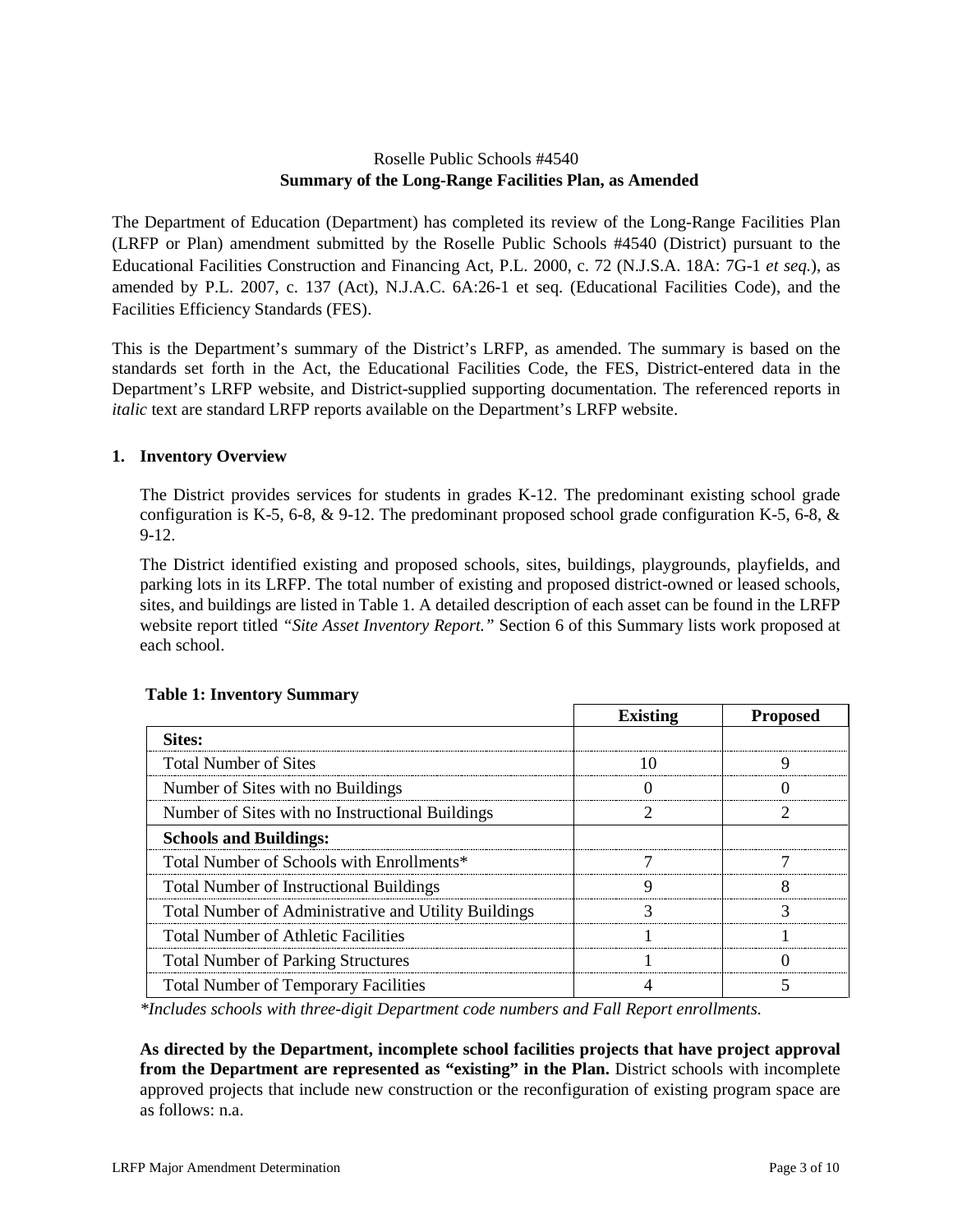Major conclusions are as follows:

- The District is proposing to maintain the existing number of District-owned but not leased sites.
- The District is proposing to increase the existing number of District-operated schools.
- The District is proposing to decrease the existing number of District-owned or leased instructional buildings. The District is proposing to maintain the existing number of Districtowned or leased non-instructional buildings.

**FINDINGS** The Department has determined that the proposed inventory is adequate for approval of the District's LRFP amendment. However, the LRFP determination does not imply approval of an individual school facilities project listed within the LRFP. The District must submit individual project applications for project approval. If building demolition or replacement is proposed, the District must submit a feasibility study, pursuant to N.J.S.A. 18A:7G-7b, as part of the application for the specific school facilities project.

## **2. District Enrollments and School Grade Alignments**

The District determined the number of students, or "proposed enrollments," to be accommodated in the LRFP on a district-wide basis and in each school. The District's existing and proposed enrollments and the cohort-survival projection provided by the Department on the LRFP website are listed in Table 2. Detailed information can be found in the LRFP website report titled "*Enrollment Projection Detail."*  Existing and proposed school enrollments and grade alignments can be found in the report titled *"Enrollment and School Grade Alignment."*

|                             | Actual<br><b>Enrollments</b><br>2016-2017 | <b>District Proposed</b><br><b>Enrollments</b> | Department's<br><b>LRFP</b> Website<br>Projection |
|-----------------------------|-------------------------------------------|------------------------------------------------|---------------------------------------------------|
| Grades K-12:                |                                           |                                                |                                                   |
| Grades K-5, including SCSE  | 1294                                      | 1357                                           | 1430                                              |
| Grades 6-8, including SCSE  | 593                                       | 599                                            | 718                                               |
| Grades 9-12, including SCSE | 833                                       | 686                                            | 716                                               |
| <b>Totals K-12</b>          | 2720                                      | 2642                                           | 2864                                              |
| <b>Pre-Kindergarten:</b>    |                                           |                                                |                                                   |
| Pre-Kindergarten, Age 3     |                                           | 171                                            | 283                                               |
| Pre-Kindergarten, Age 4     |                                           | 315                                            | 283                                               |
| Pre-Kindergarten, SCSE      | 30                                        |                                                | 20                                                |
| <b>District Totals</b>      | 2750                                      | 3128                                           | 3450                                              |

### **Table 2: Enrollment – Grade Alignments**

*"SCSE" = Self-Contained Special Education*

Major conclusions are as follows:

• The District is using the Department's LRFP website projection. Supporting documentation was submitted to the Department as required to justify the proposed enrollments.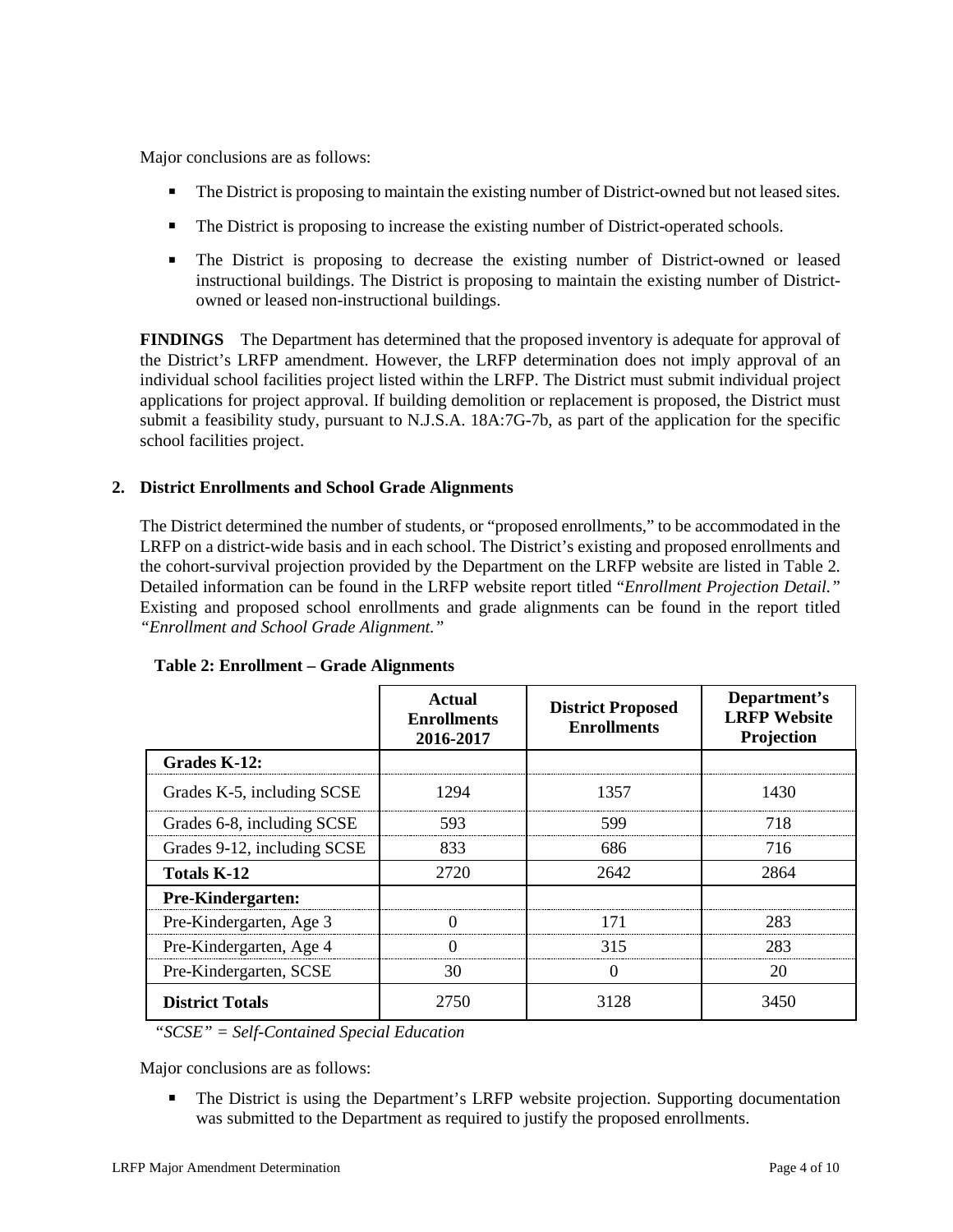The District is planning for increased enrollments.

**FINDINGS** The Department has determined that the District's proposed enrollments are supportable for approval of the District's LRFP amendment. The Department will require a current enrollment (most recent is dated July 19, 2017) projection at the time an application for a school facilities project is submitted incorporating the District's most recent Fall Enrollment Report in order to verify that the LRFP's planned capacity is appropriate for the updated enrollments.

The proposed room inventories for each school were analyzed to determine whether the LRFP provides adequate capacity for the proposed enrollments. Two capacity calculation methods, called *"FES Capacity"* and *"District Practices Capacity,"* were used to assess existing and proposed school capacity in accordance with the FES and District program delivery practices. A third capacity calculation, called *"Functional Capacity,"* determines Unhoused Students and potential State support for school facilities projects. Functional Capacity is analyzed in Section 5 of this Summary.

- *FES Capacity* only assigns capacity to pre-kindergarten *(if district-owned or operated),* kindergarten, general, and self-contained special education classrooms. No other room types are considered to be capacity-generating**.** Class size is based on the FES and is prorated for classrooms that are sized smaller than FES classrooms. FES Capacity is most accurate for elementary schools, or schools with non-departmentalized programs, in which instruction is "homeroom" based. This capacity calculation may also be accurate for middle schools depending upon the program structure. However, this method usually significantly understates available high school capacity since specialized spaces that are typically provided in lieu of general classrooms are not included in the capacity calculations.
- *District Practices Capacity* allows the District to include specialized room types in the capacity calculations and adjust class size to reflect actual practices. This calculation is used to review capacity and enrollment coordination in middle and high schools.

A capacity utilization factor in accordance with the FES is included in both capacity calculations. A 90% capacity utilization rate is applied to classrooms serving grades K-8. An 85% capacity utilization rate is applied to classrooms serving grades 9-12. No capacity utilization factor is applied to preschool classrooms.

Table 3 provides a summary of proposed enrollments and District-wide capacities. Detailed information can be found in the LRFP website report titled "*FES and District Practices Capacity."*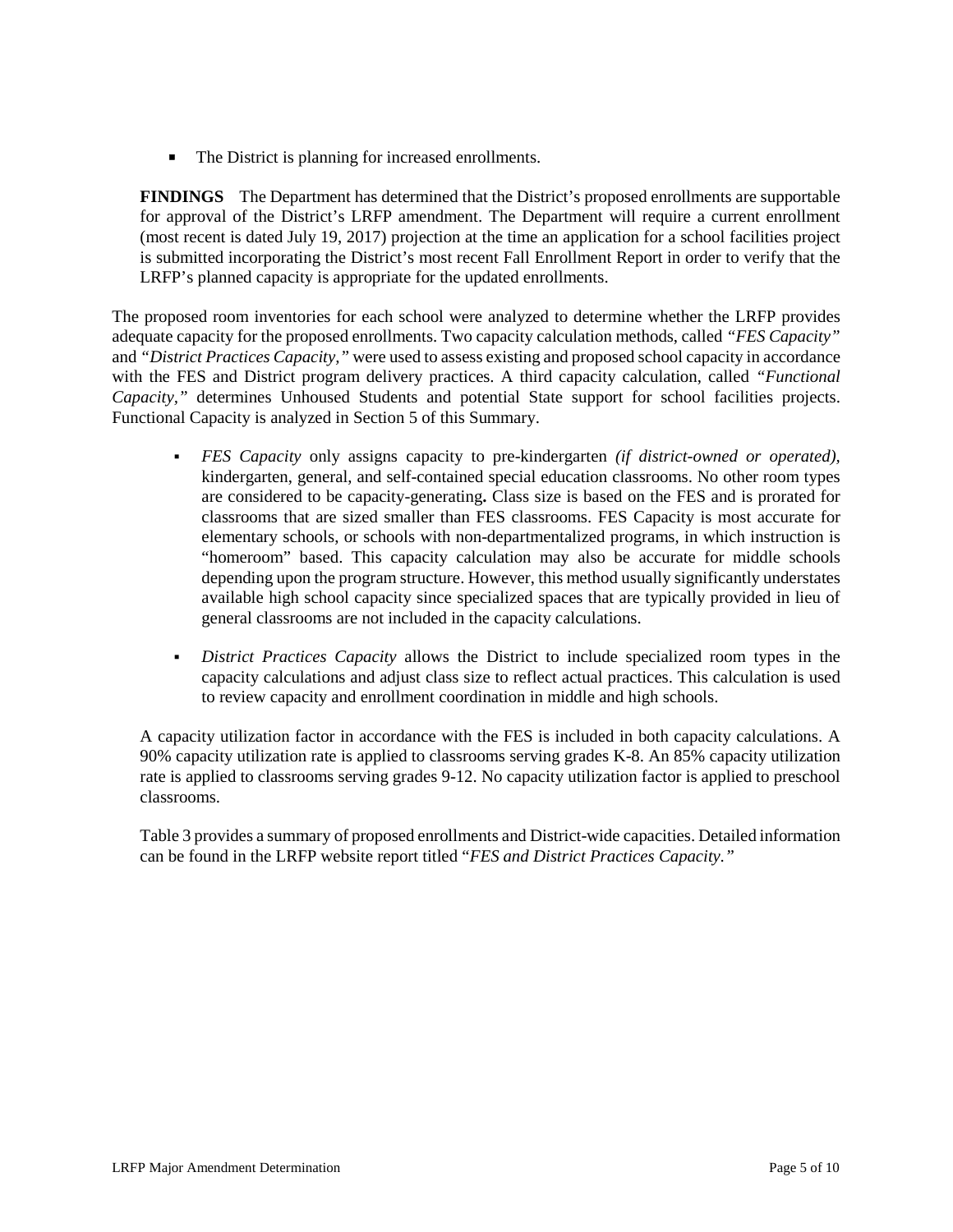|                                          | <b>Total FES Capacity</b> | <b>Total District Practices</b><br>Capacity |
|------------------------------------------|---------------------------|---------------------------------------------|
| (A) Proposed Enrollments                 | 2997                      | 2997                                        |
| (B) Existing Capacity                    | 2899.26                   | 3290.14                                     |
| *Existing Capacity Status $(B)$ - $(A)$  | $-97.75$                  | 293.14                                      |
| (C) Proposed Capacity                    | 3135.79                   | 3570.84                                     |
| <i>*Proposed Capacity Status (C)-(A)</i> | 138.79                    | 573.84                                      |

### **Table 3: FES and District Practices Capacity Summary**

*\* Positive numbers signify surplus capacity; negative numbers signify inadequate capacity. Negative values for District Practices capacity are acceptable if proposed enrollments do not exceed 100% capacity utilization.*

Major conclusions are as follows:

- The District has adequately coordinated proposed school capacities and enrollments in the LRFP for grade groups with proposed new construction.
- Adequate justification has been provided by the District if capacity for a school with proposed work in the LRFP deviates from the proposed enrollments by more than 5%.

**FINDINGS** The Department has determined that proposed District capacity, in accordance with the proposed enrollments, is adequate for approval of the District's LRFP amendment. The Department will require a current enrollment projection at the time an application for a school facilities project is submitted, incorporating the District's most recent Fall Enrollment Report, in order to verify that the LRFP's planned capacity meets the District's updated enrollments.

### **4. Functional Capacity and Unhoused Students Prior to Proposed Work**

*Functional Capacity* was calculated and compared to the proposed enrollments to provide a preliminary estimate of Unhoused Students and new construction funding eligibility. Functional Capacity is the adjusted gross square footage of a school building *(total gross square feet minus excluded space)*  divided by the minimum area allowance per Full-time Equivalent student for the grade level contained therein. Unhoused Students is the number of students projected to be enrolled in the District that exceeds the Functional Capacity of the District's schools pursuant to N.J.A.C. 6A:26-2.2(c).

*"Excluded Square Feet"* in the LRFP Functional Capacity calculation includes (1) square footage exceeding the FES for any pre-kindergarten, kindergarten, general education, or self-contained special education classroom; (2) grossing factor square footage *(corridors, stairs, mechanical rooms, etc.)* that exceeds the FES allowance, and (3) square feet proposed to be demolished or discontinued from use. Excluded square feet may be revised during the review process for individual school facilities projects.

Table 4 provides a preliminary assessment of Functional Capacity, Unhoused Students, and Estimated Maximum Approved Area for the various grade groups in accordance with the FES. Detailed information concerning the calculation and preliminary excluded square feet can be found in the LRFP website reports titled *"Functional Capacity and Unhoused Students*" and *"Functional Capacity Excluded Square Feet."*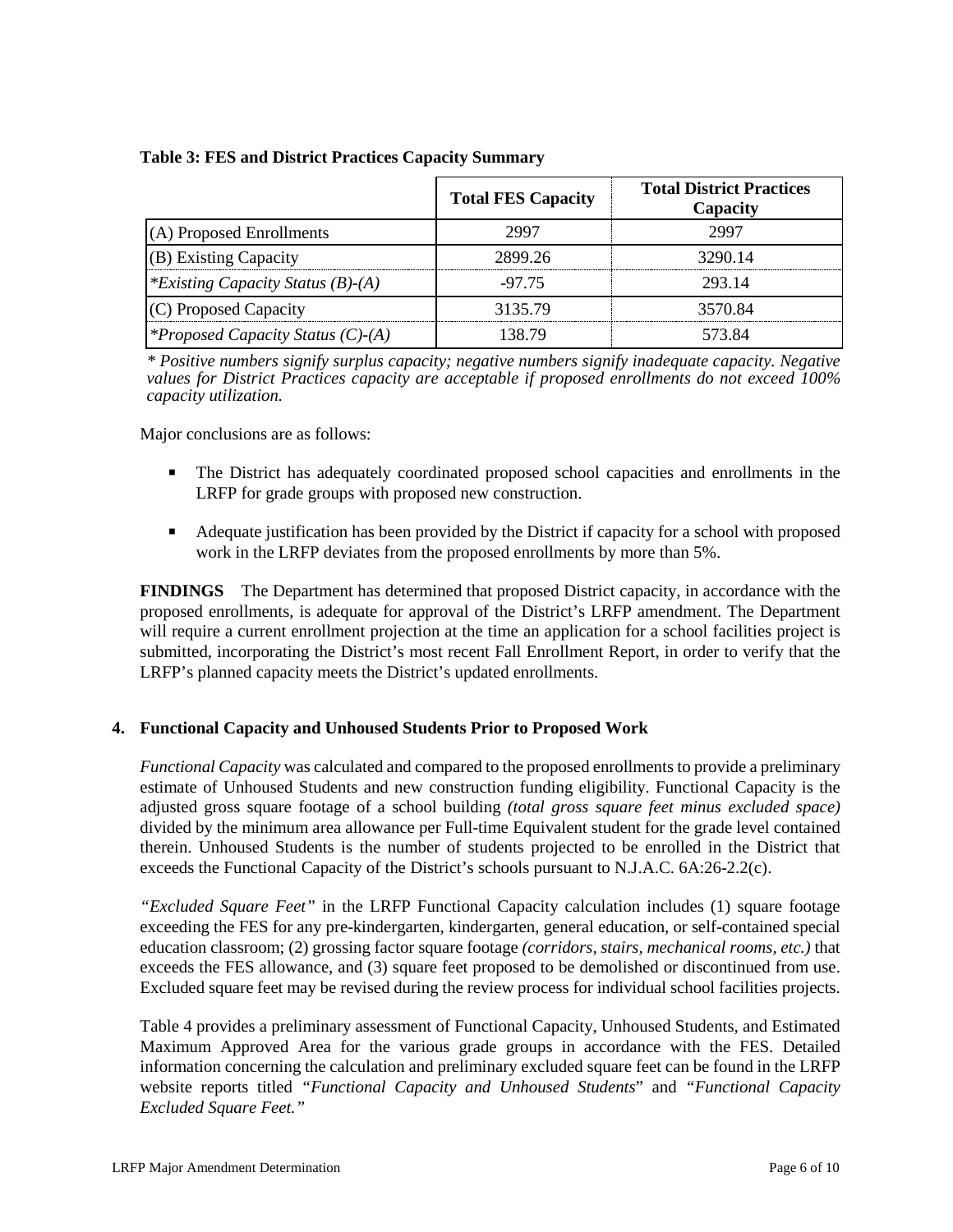|                    | A<br>Proposed<br>Enrollment | B<br>Estimated<br>Existing<br>Functional<br>Capacity | $C = A-B$<br>Unhoused<br><b>Students</b> | D<br>Area<br>Allowance<br>(gsf/students) | $E = C x D$<br>Estimated<br>Maximum<br>Approved<br>Area for<br>Unhoused<br><b>Students</b> |
|--------------------|-----------------------------|------------------------------------------------------|------------------------------------------|------------------------------------------|--------------------------------------------------------------------------------------------|
| $PK(3 \& 4)$       | 486                         | 41.27                                                | 444.73                                   | 125                                      | 55,591.27                                                                                  |
| Elementary $(K-5)$ | 1321                        | 859.14                                               | 461.86                                   | 125                                      | 57,732.71                                                                                  |
| Middle $(6-8)$     | 547                         | 448.55                                               | 98.45                                    | 134                                      | 13,192.43                                                                                  |
| High $(9-12)$      | 643                         | 706.30                                               |                                          | 151                                      |                                                                                            |
| <b>Totals K-12</b> | 2997                        | 2,055.26                                             |                                          |                                          |                                                                                            |

**Table 4: Functional Capacity and Unhoused Students Prior to Proposed Work\***

\*Information from DOE BEP W.A.A. Form

Major conclusions are as follows:

- The calculations for "Estimated Existing Functional Capacity" include school facilities projects that have been approved by the Department but were not under construction or complete at the time of the submission of the LRFP amendment. Yes
- The District, based on the preliminary LRFP assessment, has Unhoused Students for the following FES grade groups: PK, K-5, 6-8.
- The District, based on the preliminary LRFP assessment, does not have Unhoused Students for the following FES grade groups: 9-12.
- Pre-kindergarten students are not included in the calculations. Unhoused pre-kindergarten selfcontained special education students are eligible for State support. A determination of square footage eligible for State support will be made at the time an application for a specific school facilities project is submitted to the Department for review and approval.
- The District is not proposing to demolish or discontinue the use of existing District-owned instructional space. The Functional Capacity calculation excludes square feet proposed to be demolished or discontinued for the following FES grade groups: N.A.

**FINDINGS** Functional Capacity and Unhoused Students calculated in the LRFP are preliminary estimates. Justification for square footage in excess of the FES and the determination of additional excluded square feet, Preliminary Eligible Costs (PEC), and Final Eligible Costs (FEC) will be included in the review process for specific school facilities projects. A feasibility study undertaken by the District is required if building demolition or replacement is proposed per N.J.A.C. 6A:26-2.3(b)(10).

### **5. Proposed Work**

The District was instructed to review the condition of its facilities and sites and to propose corrective *"system"* and *"inventory"* actions in its LRFP. *"System"* actions upgrade existing conditions without changing spatial configuration or size. Examples of system actions include new windows, finishes, and mechanical systems. *"Inventory"* actions address space problems by removing, adding, or altering sites,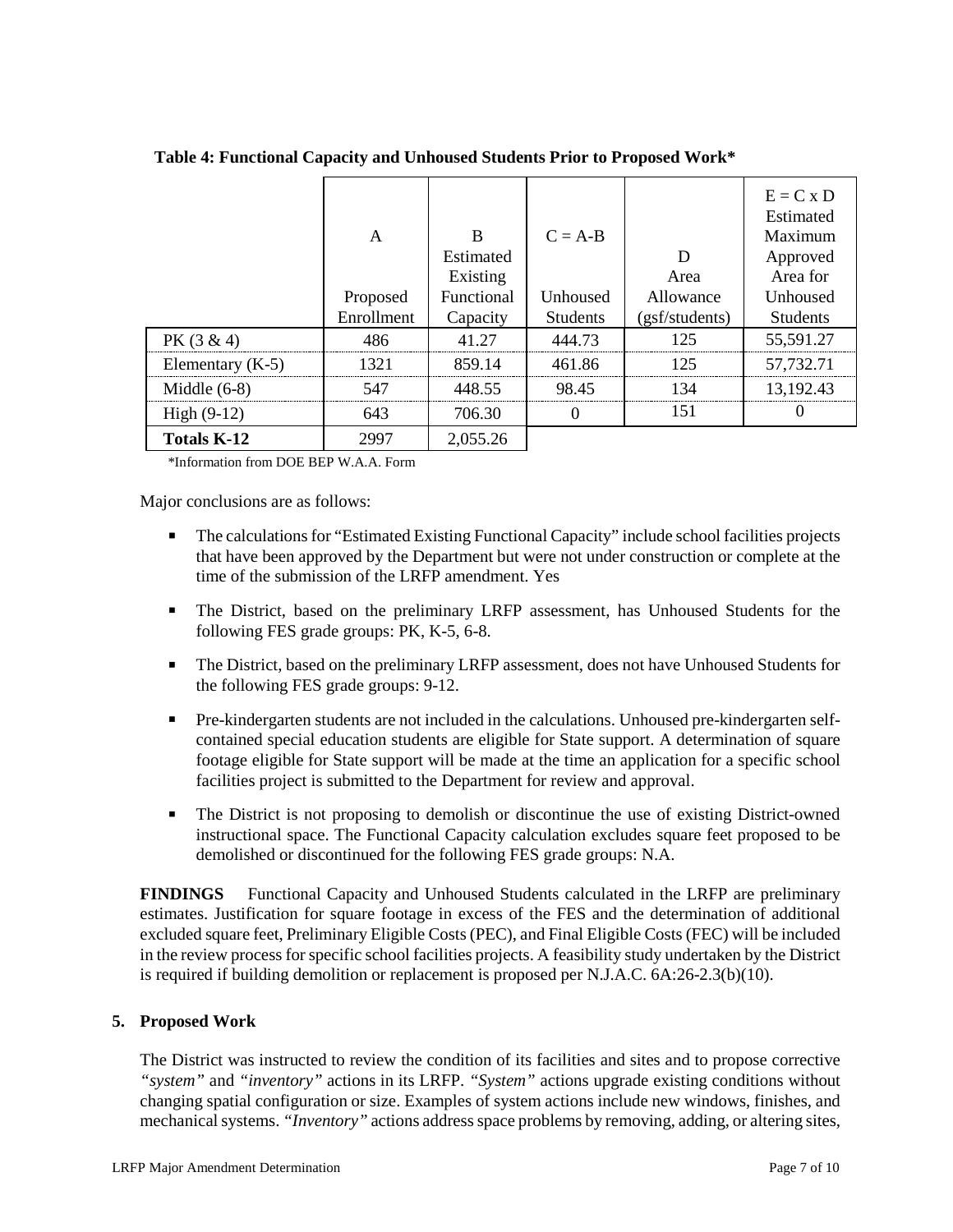schools, buildings and rooms. Examples of inventory actions include building additions, the reconfiguration of existing walls, or changing room use. Table 5 summarizes the type of work proposed in the District's LRFP for instructional buildings. Detailed information can be found in the LRFP website reports titled *"Site Asset Inventory," "LRFP Systems Actions Summary," and "LRFP Inventory Actions Summary."* 

| <b>Type of Work</b>                                            | <b>Work Included in LRFP</b> |  |  |
|----------------------------------------------------------------|------------------------------|--|--|
| ystem Upgrades                                                 |                              |  |  |
| <b>Inventory Changes</b>                                       |                              |  |  |
| Room Reassignment or Reconfiguration                           |                              |  |  |
| <b>Building Addition</b>                                       |                              |  |  |
| New Building                                                   |                              |  |  |
| Partial or Whole Building Demolition or Discontinuation of Use |                              |  |  |
| New Site                                                       |                              |  |  |

**Table 5: Proposed Work for Instructional Building**

Major conclusions are as follows:

- The District has proposed system upgrades in one or more instructional buildings.
- The District has proposed inventory changes, in one or more instructional buildings.
- The District has proposed new construction in lieu of rehabilitation in one or more instructional buildings.

Please note that costs represented in the LRFP are for capital planning purposes only. Estimated costs are not intended to represent preliminary eligible costs or final eligible costs of approved school facilities projects.

The Act (N.J.S.A. 18A:7G-7b) provides that all school facilities shall be deemed suitable for rehabilitation unless a pre-construction evaluation undertaken by the District demonstrates to the satisfaction of the Commissioner that the structure might pose a risk to the safety of the occupants even after rehabilitation or that rehabilitation is not cost-effective. Pursuant to N.J.A.C. 6A:26-2.3(b)(10), the Commissioner may identify school facilities for which new construction is proposed in lieu of rehabilitation for which it appears from the information presented that new construction is justified, provided, however, that for such school facilities so identified, the District must submit a feasibility study as part of the application for the specific school facilities project. The cost of each proposed building replacement is compared to the cost of additions or rehabilitation required to eliminate health and safety deficiencies and to achieve the District's programmatic model.

Facilities used for non-instructional or non-educational purposes are ineligible for State support under the Act. However, projects for such facilities shall be reviewed by the Department to determine whether they are consistent with the District's LRFP and whether the facility, if it is to house students (full or part time) conforms to educational adequacy requirements. These projects shall conform to all applicable statutes and regulations.

**FINDINGS** The Department has determined that the proposed work is adequate for approval of the District's LRFP amendment. However, Department approval of proposed work in the LRFP does not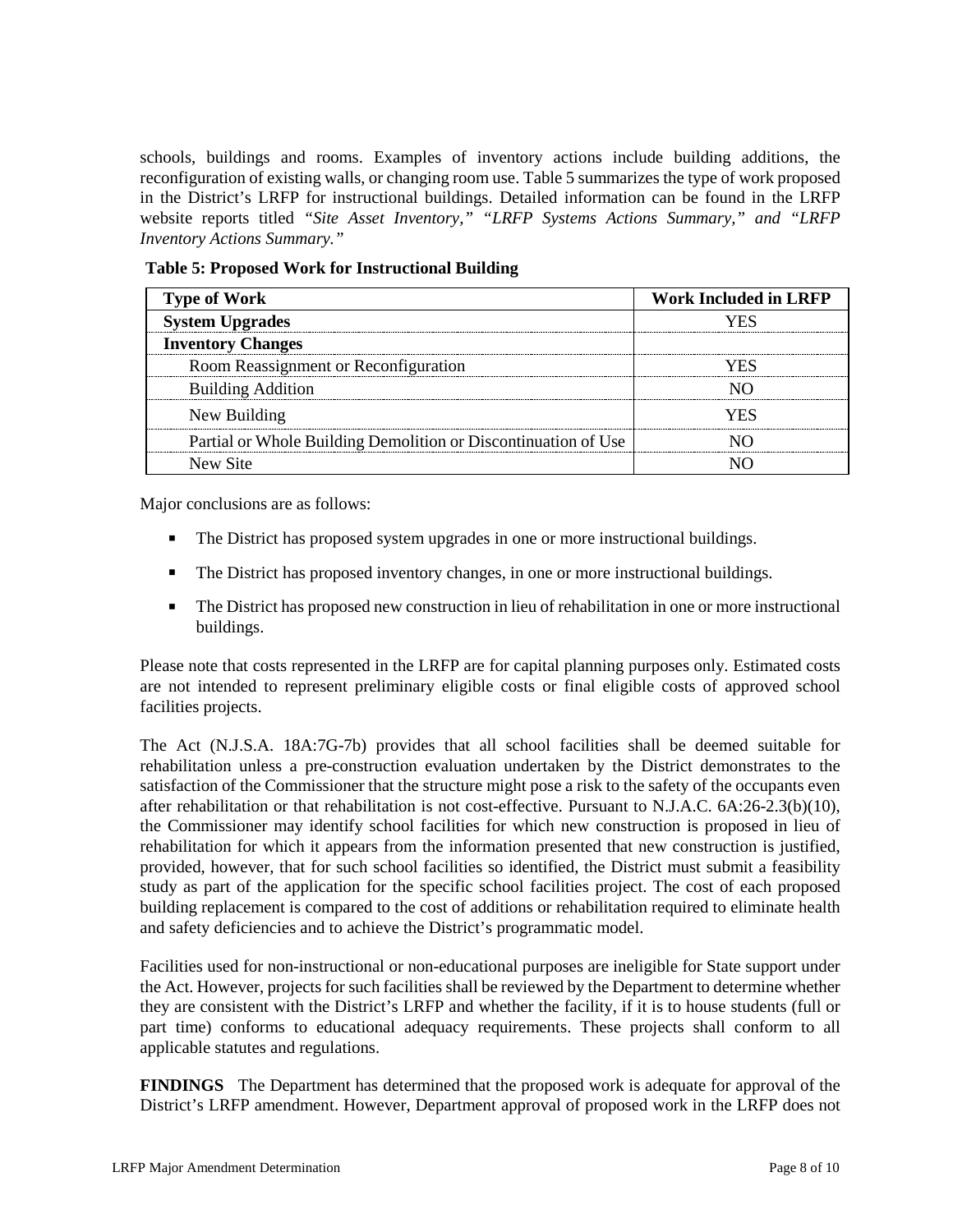imply that the District may proceed with a school facilities project. The District must submit individual project applications with cost estimates for Department project approval. Both school facilities project approval and other capital project review require consistency with the District's approved LRFP.

## **6. Functional Capacity and Unhoused Students After Completion of Proposed Work**

The *Functional Capacity* of the District's schools *after* completion of the scope of work proposed in the LRFP was calculated to highlight any remaining Unhoused Students.

Table 6 provides a preliminary assessment of Unhoused Students and Estimated Remaining Maximum Area after completion of new construction proposed in the LRFP, if applicable. Detailed information concerning the calculation can be found in the website report titled *"Functional Capacity and Unhoused Students.*"

|                    |                                              |                  | 706.30                         |                                |                                              |
|--------------------|----------------------------------------------|------------------|--------------------------------|--------------------------------|----------------------------------------------|
| High $(9-12)$      |                                              |                  |                                |                                |                                              |
| Middle $(6-8)$     | 13,192.43                                    |                  | 448.55                         | 98.45                          | 13,192.43                                    |
| Elementary $(K-5)$ | 57,732.71                                    |                  | 859.14                         | 461.86                         | 57,732.71                                    |
| $PK(3 \& 4)$       | 55,591.27                                    |                  | 41.27                          | 444.73                         | 55,591.27                                    |
|                    | Unhoused<br><b>Students</b>                  | Total<br>New GSF | Capacity after<br>Construction | Students after<br>Construction | <b>Students</b><br>Remaining                 |
|                    | Estimated<br>Maximum<br>Approved<br>Area for |                  | Proposed<br>Functional         | Unhoused                       | Estimated<br>Maximum<br>Area for<br>Unhoused |

#### **Table 6: Functional Capacity and Unhoused Students After Completion of Proposed Work\***

*\*Information from DOE W.A.A. Form*

Major conclusions are as follows:

- New construction is not proposed for the following grade groups:  $K-5$ ,  $6-8$ ,  $9-12$ .
- Proposed new construction does not exceeds the estimated maximum area allowance for Unhoused Students prior to the completion of the proposed work for the following grade groups PK, K-5, 6-8, 9-12
- The District, based on the preliminary LRFP assessment, will have Unhoused Students after completion of the proposed LRFP work for the following grade groups: PK, K-5, 6-8, 9-12